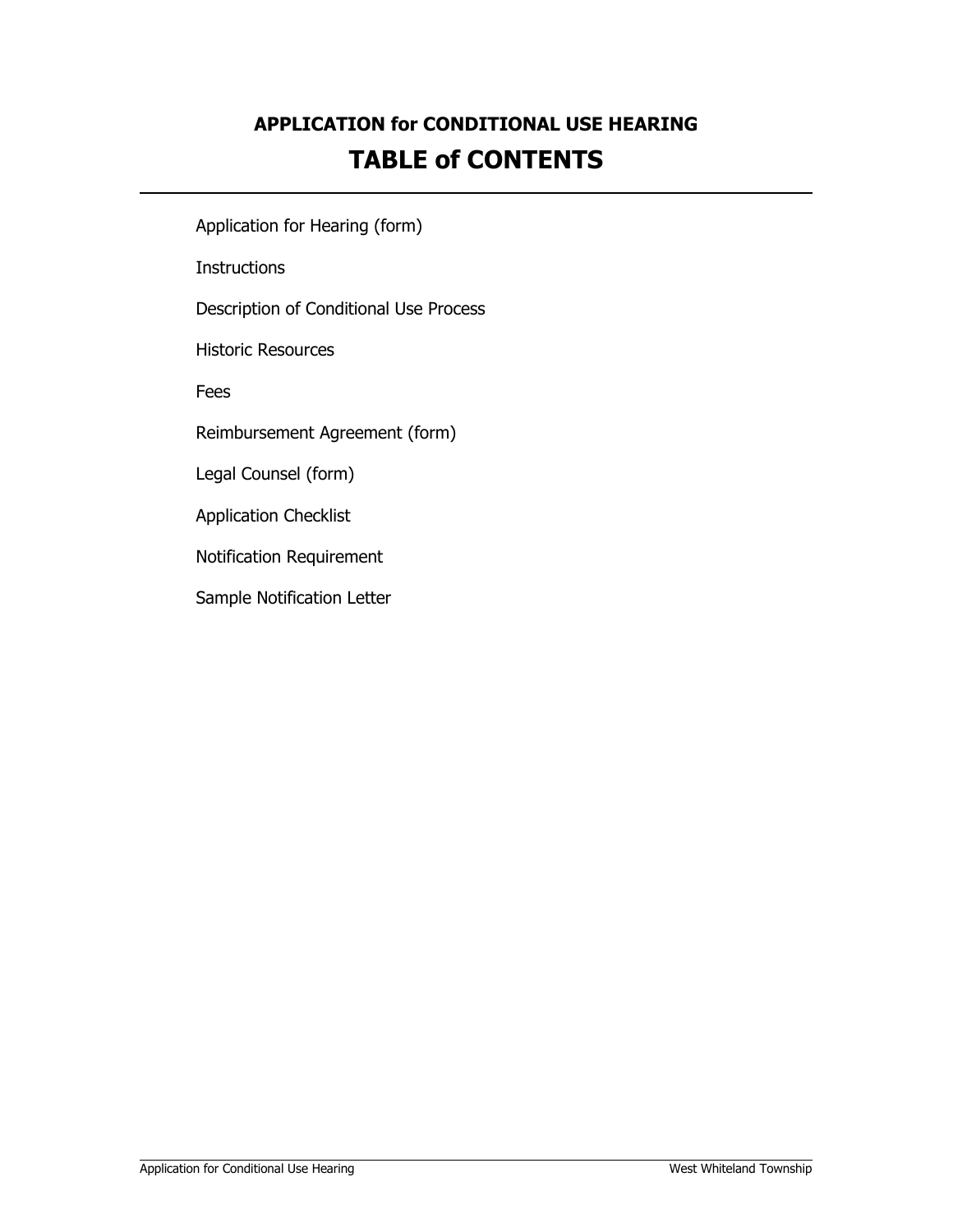

# **APPLICATION FOR HEARING**

#### **CONDITIONAL USE**

| The Applicant is:                                                                                                            |                                                                                                                                                                                                                                      |  |  |  |  |
|------------------------------------------------------------------------------------------------------------------------------|--------------------------------------------------------------------------------------------------------------------------------------------------------------------------------------------------------------------------------------|--|--|--|--|
|                                                                                                                              |                                                                                                                                                                                                                                      |  |  |  |  |
|                                                                                                                              |                                                                                                                                                                                                                                      |  |  |  |  |
| Project Description:                                                                                                         | <u> 1989 - Johann Stein, mars et al. (b. 1989)</u>                                                                                                                                                                                   |  |  |  |  |
| If the Applicant is NOT the Owner, the following information must be provided. Otherwise, this<br>section may be left blank. |                                                                                                                                                                                                                                      |  |  |  |  |
|                                                                                                                              | Owner's Name: <u>contract the contract of the contract of the contract of the contract of the contract of the contract of the contract of the contract of the contract of the contract of the contract of the contract of the co</u> |  |  |  |  |
|                                                                                                                              |                                                                                                                                                                                                                                      |  |  |  |  |
| Telephone:                                                                                                                   | <u> 1980 - Johann Barbara, martin a</u>                                                                                                                                                                                              |  |  |  |  |

You are not required to have legal representation, but many Applicants choose to have an attorney act on their behalf or be part of the project team. If you will have an attorney, we would like to have the following information. If you provide this information, the Township will assume that we may contact this individual regarding legal issues and questions relative to this application. This is likely to result in additional charges by the attorney to the Applicant. You are therefore not required to provide this information, but if you do not, the review process may be slowed as we will be required to resolve legal concerns through the Applicant or the plan preparer.

Continued on other side >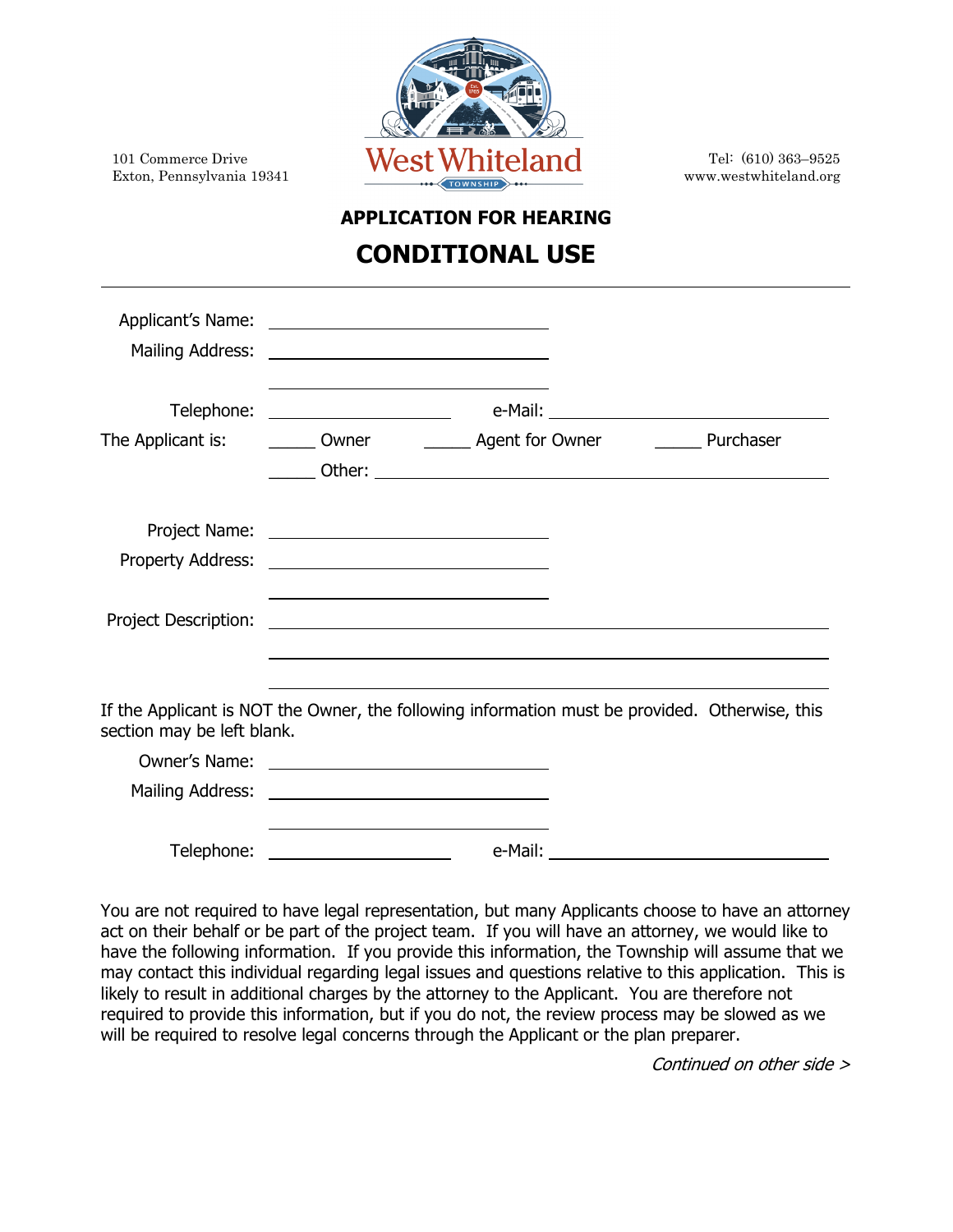|                        |                                                                       | The following section may be filled out by or with the assistance of Township Staff: |  |
|------------------------|-----------------------------------------------------------------------|--------------------------------------------------------------------------------------|--|
|                        |                                                                       |                                                                                      |  |
|                        |                                                                       |                                                                                      |  |
|                        | Will this project require review by the Historical Commission: ______ | <b>YES</b>                                                                           |  |
|                        |                                                                       | <b>NO</b>                                                                            |  |
|                        |                                                                       | Reason conditional use approval is required: ___________________________________     |  |
|                        |                                                                       |                                                                                      |  |
| Signature of Applicant |                                                                       | Signature of Owner<br>(if different from Applicant)                                  |  |
| Date of Signature      |                                                                       | Date of Signature                                                                    |  |

PLEASE NOTE: This Application will not be considered complete nor will it be accepted for review unless accompanied by (1) a check or money order payable to West Whiteland Township for the full amount of the Township review fee and (2) a completed Reimbursement Agreement.

#### **TO BE COMPLETED BY TOWNSHIP STAFF:**

I have reviewed this Application Form and accompanying documents and determined that it is sufficiently complete to be accepted for review.

Name of Staff member accepting Application Date Application deemed complete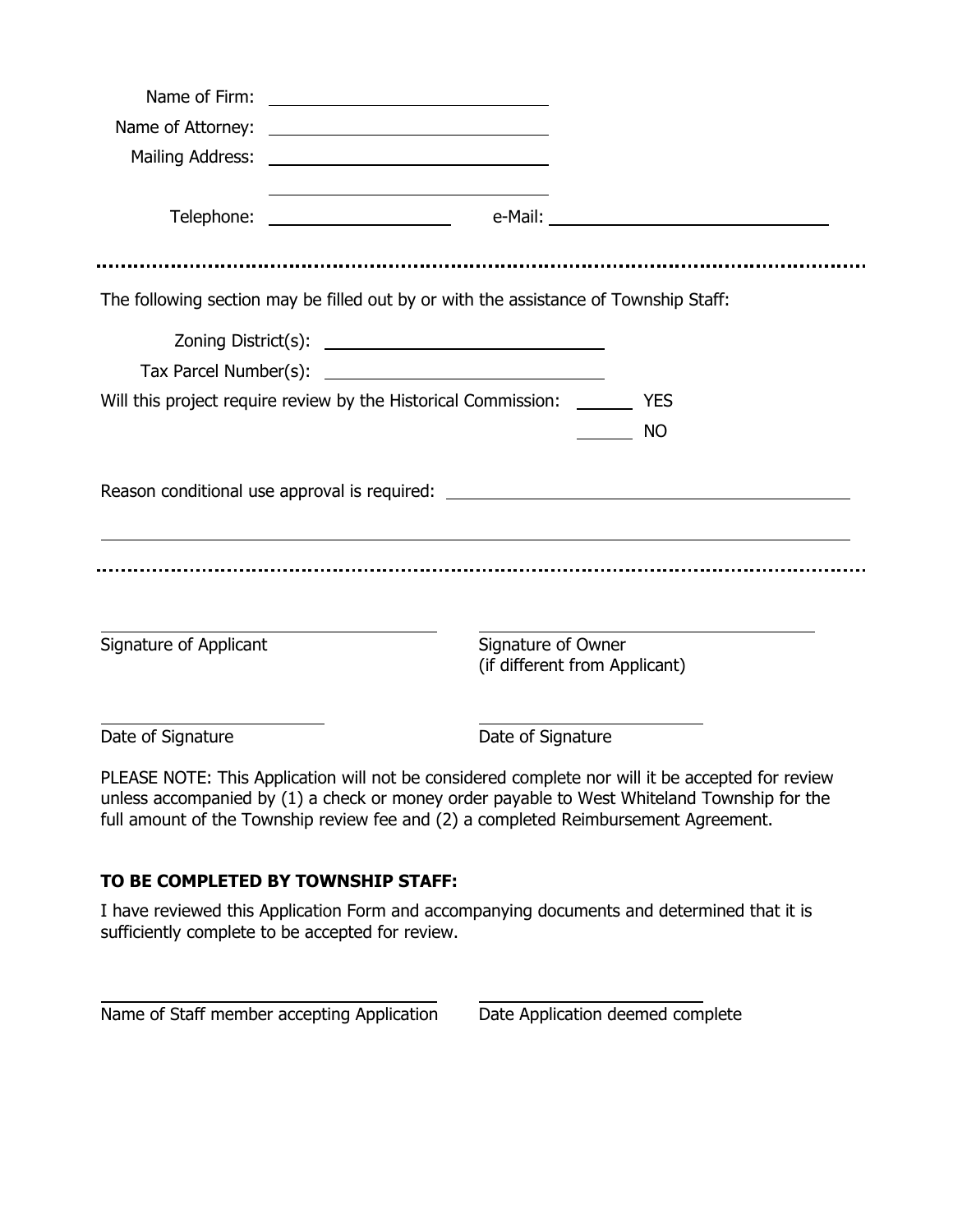### **APPLICATION for CONDITIONAL USE HEARING APPLICATION INSTRUCTIONS**

**Applicant:** The individual or corporation that is submitting the application, that will be responsible for payment of Township charges related to the hearing and the administration of the process, and to which Township correspondence will be directed. If the Applicant is a corporation, the name of a specific contact person must also be provided.

You are the **Owner** if your name (or the name of your corporation) is shown on the deed for the subject property. Frequently, an attorney or engineer will act as **Agent for Owner**. This term includes any person or corporation that has a contractual obligation to or agreement for services with the Owner. We consider you the **Purchaser** if you are in the process of purchasing all or part of the subject property, or if you intend such purchase contingent upon approval of this plan. If none of these terms apply to you, indicate **Other** and explain your interest in the space provided.

- **Project Name:** If this is a non-residential project, the name of the business or other agency that will occupy the site should be indicated here. If you do not have a specific name for this project and leave this space blank, we will refer to it by the name of the Applicant.
- **Property Address:** If the project site does not have a street address, please provide a description of the location, including the name of the street that will be the principal point of access for the project and the nearest intersecting street.
- **Project Description:** Briefly describe the project, including the approximate size of the property and a description of the intended use(s) of the property as well as any existing or proposed structures. If you are subdividing the property, indicate the number of lots to be created and their intended use.
- **Owner's Name:** This section does not need to be filled out if the Applicant is the owner: just be sure that you have checked the proper line under "Applicant" to tell us that the Applicant is the Owner. Otherwise, this information MUST be provided and the Owner or their authorized representative MUST sign the application form.
- **Name of Attorney:** As noted on the form, you are not required to have legal representation, although – in light of the formal nature of the hearing – the great majority of our Applicants choose to have an attorney as part of their project team. If you complete this part of the form, we will assume that we have your permission to contact the firm or individual named to respond to questions on legal matters regarding your application.
- **Township Staff assistance:** The information required in this section may not be readily available to you. Township Staff will be happy to assist you in identifying the applicable zoning district, the tax parcel number, and determining whether your project will need to be reviewed by the Township Historical Commission. As stated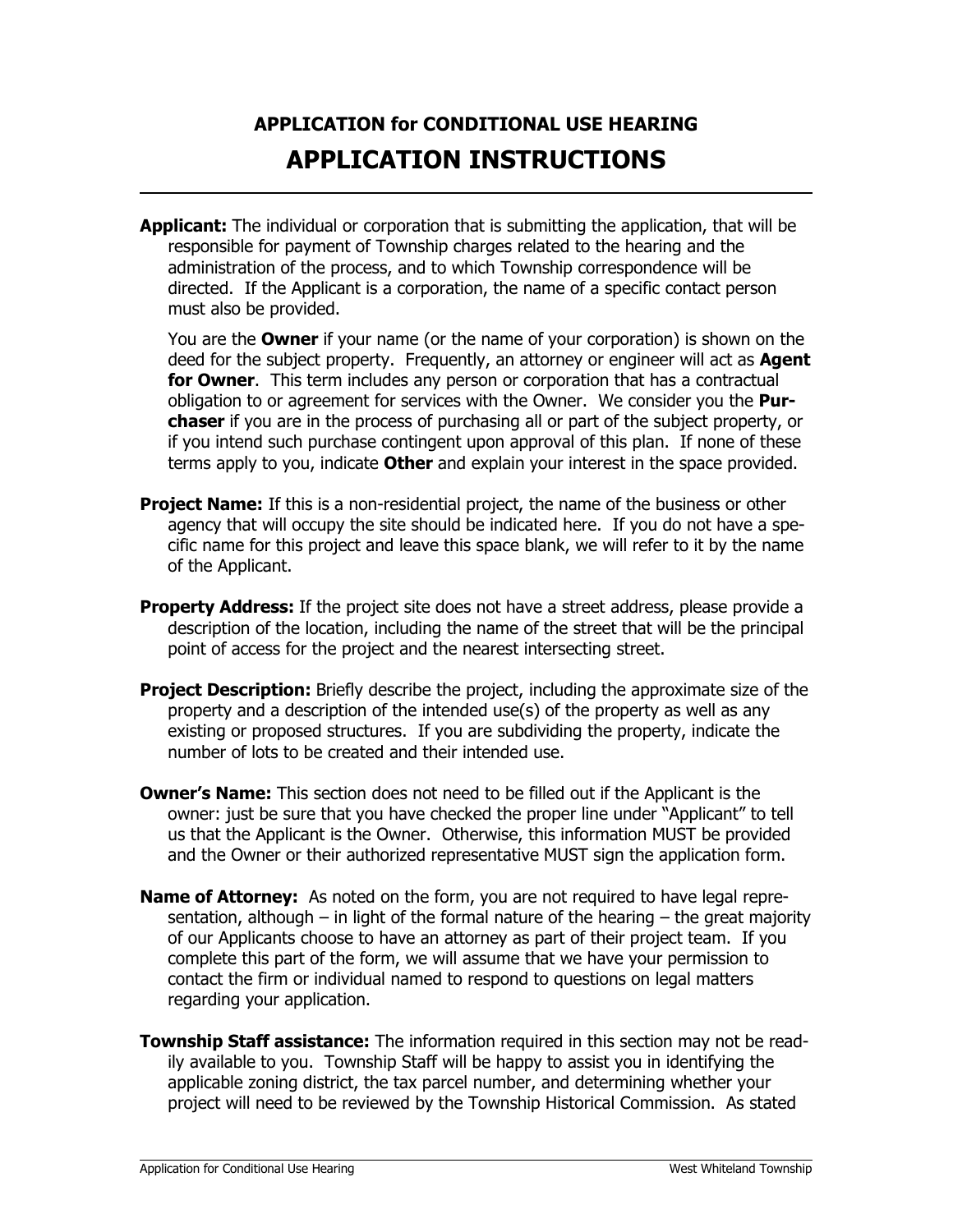in §325-84.D(7) of the Township Zoning Ordinance, the Historical Commission has the duty to review all conditional use applications where the property line of the project site is within three hundred (300) feet of the exterior walls of a structure identified by the Township as a historic resource. The locations of Township historic resources are shown on the "Historic Sites" map included in the reference work, "A History of West Whiteland Township." This section will also indicate the reason(s) why conditional use approval is required, identifying the pertinent sections of the Township Zoning Ordinance.

**Signatures and dates:** We must have the Applicant's signature as well as the signature(s) of the owner(s) if the Applicant is not the owner. These signatures do not need to be notarized. The Application will not be considered complete until an authorized Staff member has provided their name and indicated the date that the application has been found complete. Please note that the 60-day period within which we must schedule your hearing will not start until we have determined that your application is complete.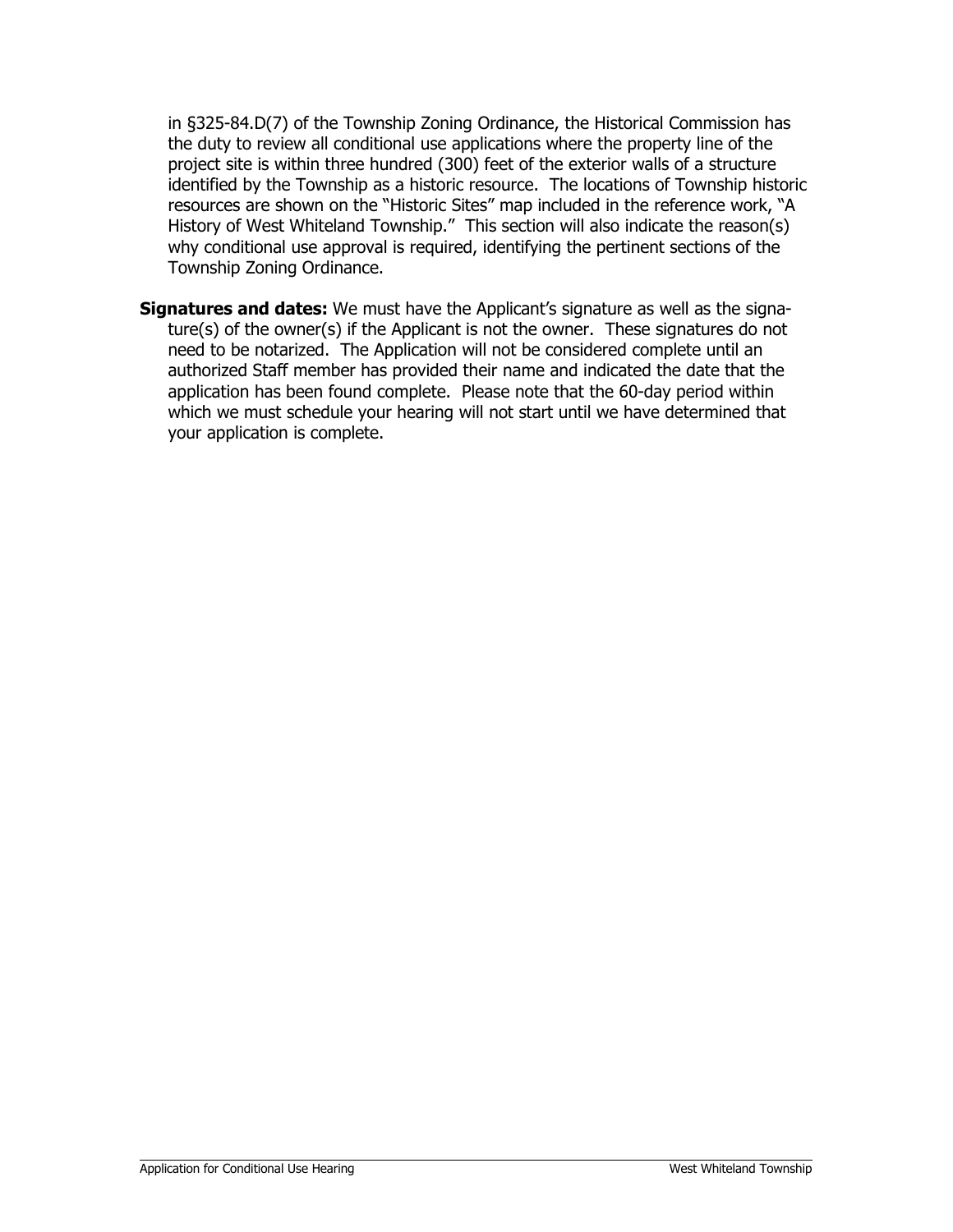### **APPLICATION for CONDITIONAL USE HEARING DESCRIPTION of CONDITIONAL USE PROCESS**

#### **Introduction**

In Pennsylvania, the authority to regulate the land development processes is given to the most local level of government (i.e., West Whiteland Township in our case) by the Pennsylvania Municipalities Planning Code, or Act 247 of 1968, which is commonly referred to as the "MPC." Among the regulatory tools permitted by the MPC is the Zoning Ordinance, and one of the principal functions of the Zoning Ordinance is to establish what uses of land are permitted in various parts of the Township. There are three principal classifications of permitted land use. The first is the "by right" classification. As the name implies, a use by right is permitted with minimal restriction, and in West Whiteland Township most permits for uses by right are issued by staff without the need for the Applicant to appear before any Township Board or Commission. The other permitted use types are the "special exception," which requires review and approval by the Township Zoning Hearing Board, and the "conditional use," which requires review and approval by the Township governing body, which is the Board of Supervisors. Special exceptions and conditional uses are similar in that the Board that grants final approval is permitted under the MPC to attach reasonable conditions to their approval. These conditions may be in response to issues brought to light during the review process and do not need to be anticipated or specifically required by any passage in the Zoning Ordinance. Whether a given use is permitted by right, by special exception, or by conditional use is completely at the discretion of the Township.

#### **Getting started**

Not every project requires approval as a conditional use. Specific types of development permitted as a conditional use are listed in the "use regulations" section for each zoning district in the Zoning Ordinance. Other types of development that require conditional use approval are found in the portions of the Zoning Ordinance that address floodplains, steep slopes, and historic preservation (Articles XIII, XIV, and XVI respectively). Finally, §325-124 lists project types that require conditional use approval regardless of which district the property is in:

- any subdivision that creates fifteen or more lots,
- any project (subdivision or land development) that will create fifteen or more dwelling units, and
- any project that will create 20,000 square feet or more of non-residential floor space.

Township staff can help you to review the Zoning Ordinance if you are uncertain whether your project will require conditional use approval.

Although there are exceptions, most projects requiring conditional use approval will also require approval as a land development or subdivision. Please note that this is a sepa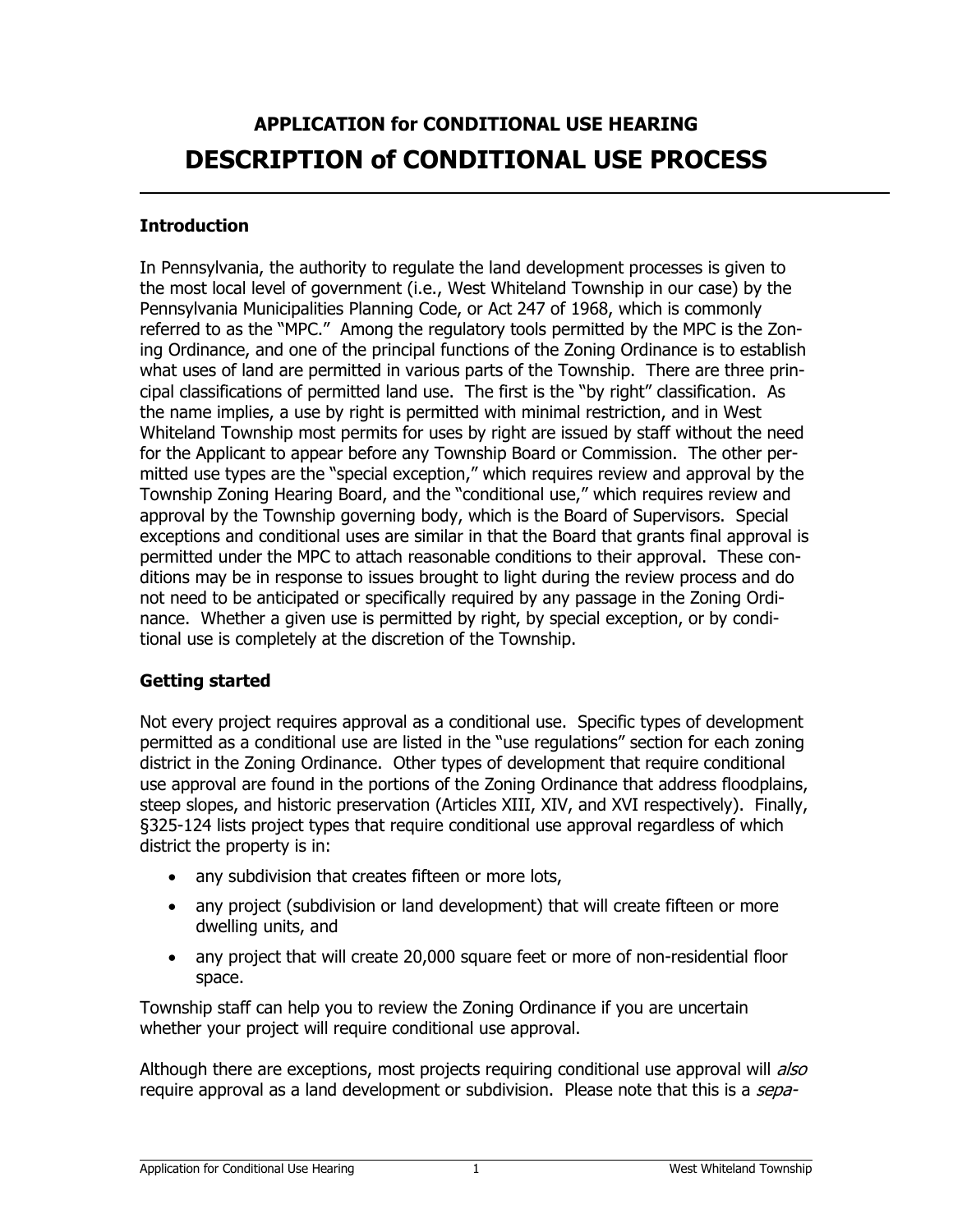rate process. For projects that require both types of approval, you should start with the conditional use application. If your project does not fully comply with all of the provisions of the Zoning Ordinance (and you cannot modify it so that it does), then the project will also require one or more "variances" from the Zoning Ordinance. This too is an entirely separate process that requires a formal hearing before the Township Zoning Hearing Board. If your project requires a variance, we still recommend beginning with the conditional use process. The reason for this is that the Zoning Hearing Board is very specific about the limits of the variances they grant. The design of a project typically evolves during the course of a conditional use review, and it is possible that the variance required by the project design will change during conditional use process.

If your project will require approval as a subdivision or land development, or if you will be applying to the Zoning Hearing Board for a variance, we strongly recommend that you submit a Sketch Plan for discussion with Township Staff, the Planning Commission and the Board of Supervisors *prior to* submitting a conditional use application. A Sketch Plan review is an informal process that allows Township Staff, the Planning Commission, and the Board of Supervisors to raise concerns regarding a project prior to an Applicant having spent significant funds on design and engineering. There is a separate application form and process for Sketch Plan reviews.

#### **Process**

Regardless of whether a project will require review as a subdivision or land development, we recommend that conditional use Applicants provide some sort of plan of the project site showing the improvements that are proposed. This plan may look quite similar to a land development plan. Additional items required as part of the conditional use application are shown on the checklist provided with this application packet. As you prepare your application, you should review §325-124.C of the Township Zoning Ordinance, which lists the Township's standards for review for conditional use applications. If should be clearly evident from the information you provide that your project will comply with all of the items on the list. Many Applicants provide a written description of their project with their application that states how the project satisfies the conditional use standards.

Conditional use applications are submitted to the Director of Planning & Zoning through the Planning Commission Secretary. You must make an appointment with the Director in order to submit a conditional use application. Once the Director has determined that your application is complete, the Secretary will take receipt of all of the items you are submitting. The Township will then be responsible for transmitting your application to our various consultants for review and for scheduling your hearing before the Board of Supervisors. The MPC requires that we schedule your hearing not more than sixty days following our acceptance of your application. With rare exceptions, hearings are scheduled on the same night as a regular business meeting of the Board, so the Secretary will most likely schedule your hearing for the evening of the last Board meeting before the end of this sixty-day period. Before your hearing with the Board, your application will need to be reviewed by the Township Planning Commission and, depending upon the location of the project, by the Township Historical Commission. The Planning Commission Secretary will advise you of when you are scheduled to appear before the Planning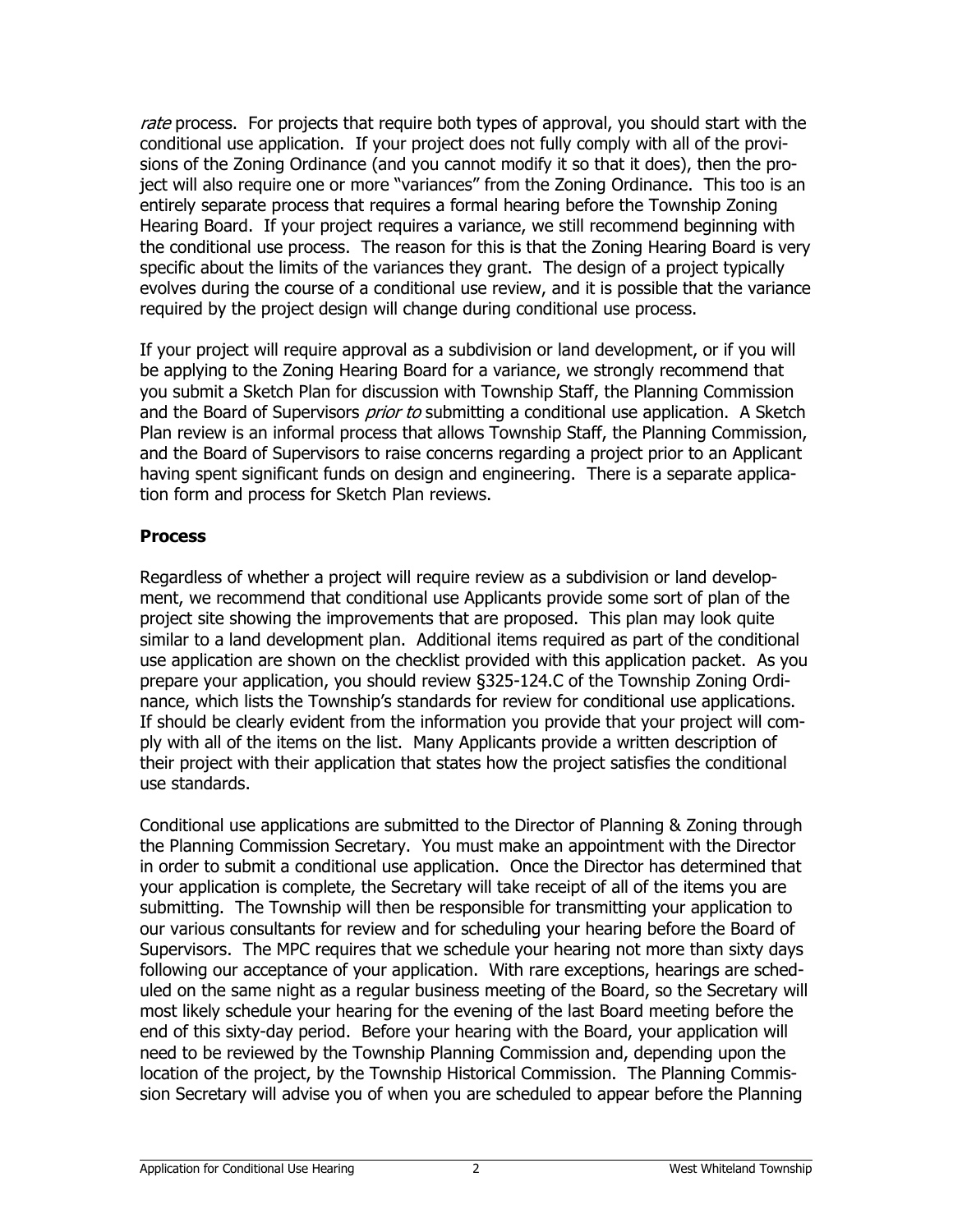Commission and will coordinate with the Historical Commission Secretary to be sure that that Commission reviews your project in a timely manner. Neither Commission takes precedence over the other, so the first one you see will just depend upon the calendar and how full their respective agendas are. The Commission(s) will need to have passed a motion making a recommendation to the Board regarding your application prior to the beginning of your hearing. If the Commission(s) has/have not acted on your application by the hearing date, the Planning Commission Secretary will contact you about how to proceed.

Once your hearing date has been established, you are responsible for providing written notice of the hearing to the owners of all of the property within three hundred feet of the project site as well as to all individuals who have specifically requested to receive such notices. This application packet includes a sample letter and the list of the residents who have requested notification. Township Staff can provide you with a list of all the properties within the three hundred feet limit and their owners' mailing addresses. PLEASE NOTE: You will actually need to send the notice letter TWICE, once by regular first class mail and again by certified mail, return receipt requested. Both letters must be sent at least two weeks prior to the date of your hearing.

Your meetings with the Planning Commission and (if required) the Historical Commission will be similar to a presentation for a land development plan. You will be given an opportunity to present your project, and the Commission will discuss their concerns with you. Prior to these meetings, Staff will have prepared a memorandum of Staff and consultant concerns. Copies of this memorandum will be provided to you and to each Commission member several days before the meeting. If your project is large, complex, or has numerous concerns, it may take more than one meeting to complete your discussion with the Commission(s). Once each Commission is satisfied that their concerns have been addressed, they will pass a motion recommending that the Board approve your conditional use application. These motions typically suggest conditions of approval to the Board as that Commission deems appropriate.

In contrast to the meetings with the Commissions, your presentation to the Board of Supervisors is a formal *hearing.* The arrangement is similar to a courtroom, with the Board acting as "judge." You will be asked to present testimony, to enter exhibits, and to document what you are proposing and how it complies with our conditional use standards. The Board will discuss any remaining concerns with you as well as items that they may make conditions of approval. The Board will also invite comments from any members of the public who may be present. There will be a court stenographer present who will make a verbatim record of the proceedings. Nearly all of our conditional use applicants choose to be represented by an attorney at their hearing, even if they did not have one for their presentation to the Commission(s). Once you have completed your testimony and the Board has no further questions, the Board will direct the Township Solicitor to prepare a draft version of their Decision and Order ("D&O") regarding your application. If the decision is to approve your application, the D&O will state that and will include all conditions of approval. Copies of the draft D&O will be provided to you prior to your next meeting with the Board.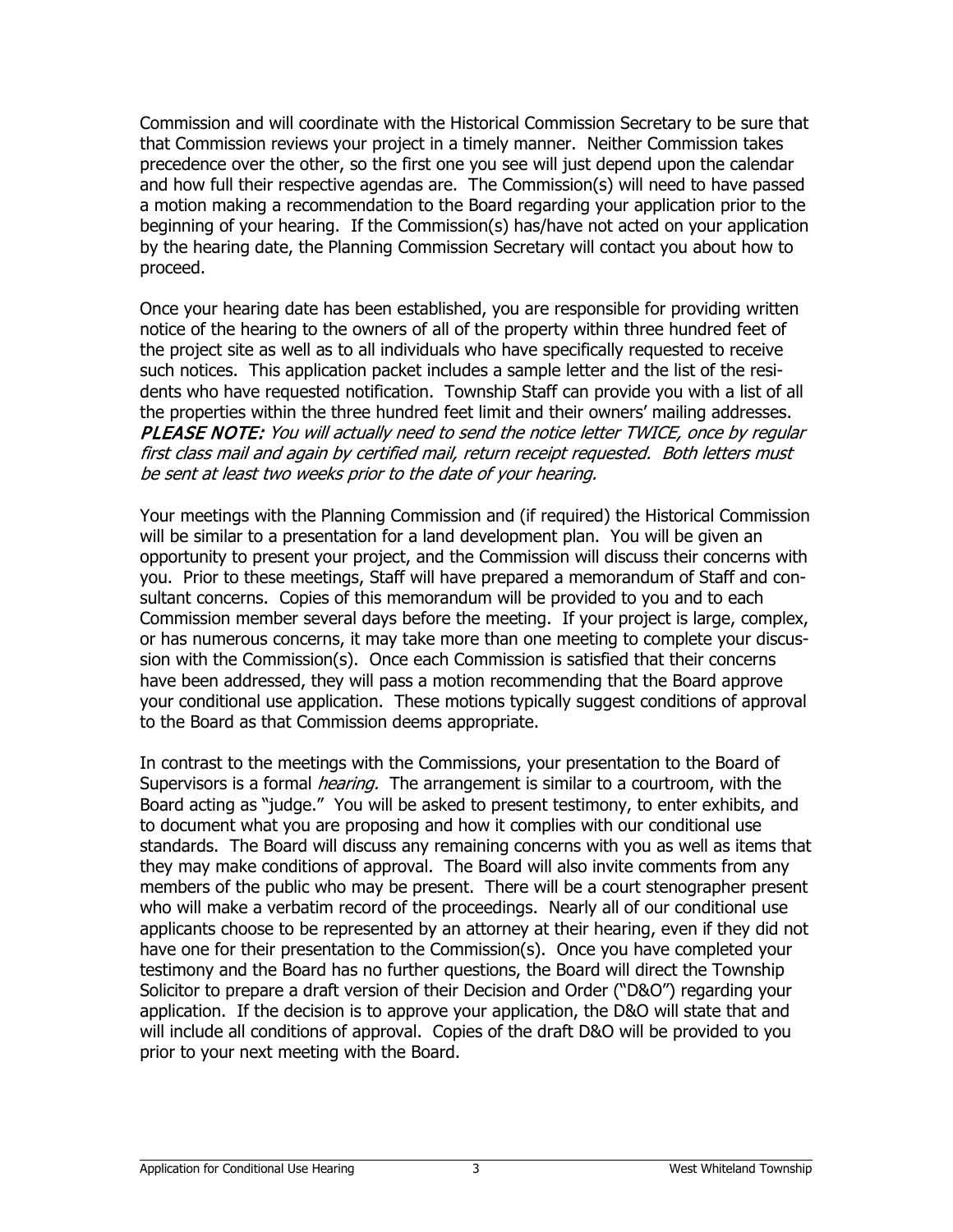At your next meeting with the Board  $-$  officially still part of the hearing  $-$  you will have an opportunity to discuss any concerns or questions you may have about the draft D&O. Once any remaining issues have been resolved to the satisfaction of all, the Board will take action on the D&O. In most cases, the Board will pass a motion to approve the D&O with revisions as may be necessary to address the prior discussion. Once the motion passes, the conditional use is approved subject to the conditions listed in the D&O, the hearing is concluded, and the process is complete.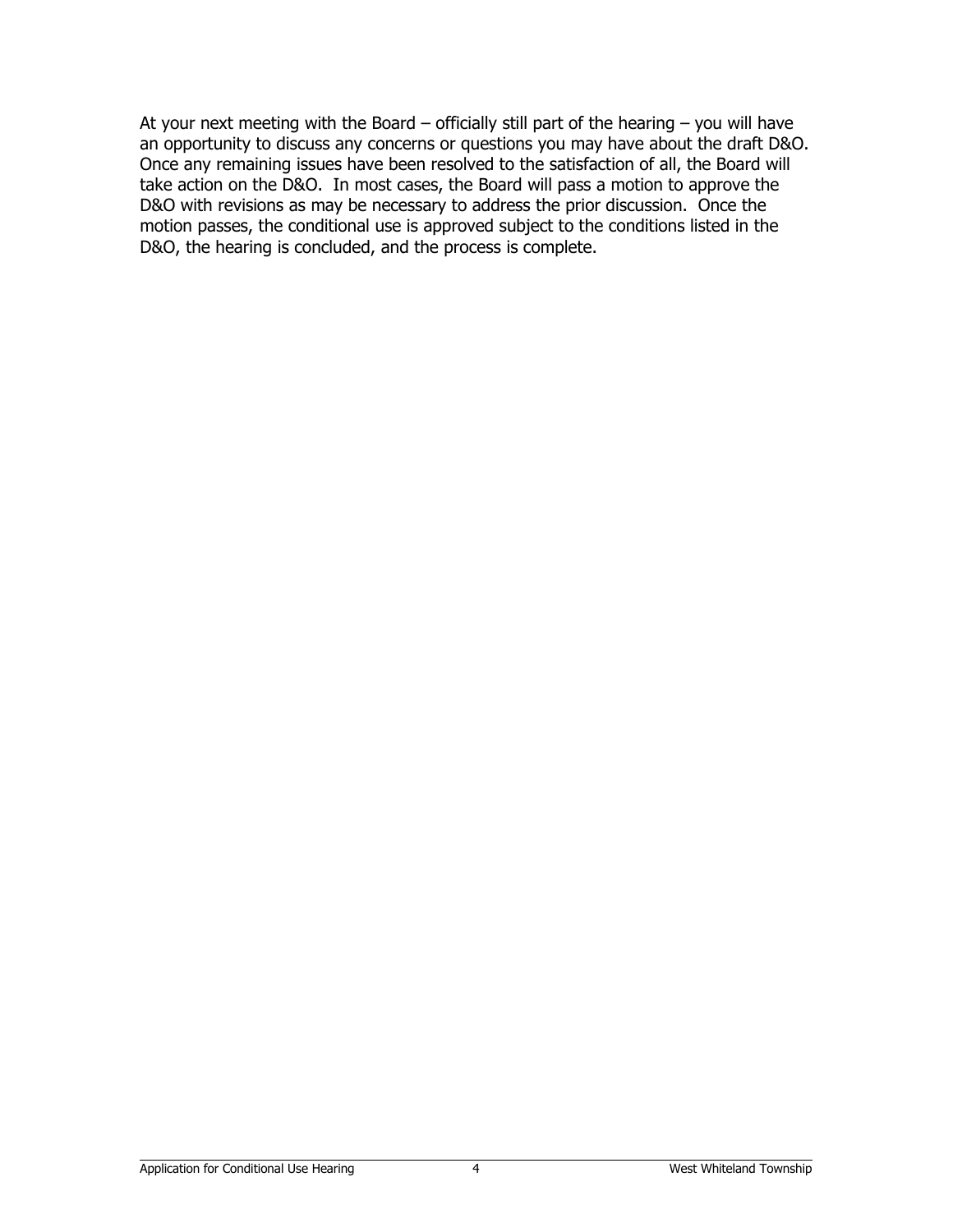## **APPLICATION for CONDITIONAL USE HEARING HISTORIC RESOURCES**

Article XVI of the West Whiteland Township Zoning Ordinance regulates activities affecting historic resources in the Township. If your conditional use application is for a project on a property that includes or is within three hundred (300) feet of the exterior walls of a Township-designated historic resource, then the Township Historical Commission has the duty and obligation to review and make a recommendation to the Board of Supervisors regarding the application. If your project will also require approval as a subdivision or land development, please be aware that you may be required to submit a Historic Resource Impact Study as more fully described in §325-92 of the Zoning Ordinance.

The historic resources that trigger Historical Commission review are mapped in the current Comprehensive Plan for the Township. This map is also included in the publication "A History of West Whiteland Township." If you are unsure about whether your project will affect a historic resource, Township staff will be happy to help you make this determination. Staff will also review your project for impacts upon historic resources at the time that you submit your application.

If your project requires review by the Historical Commission, Township staff will place it on the agenda of the next available Commission meeting. The Commission currently meets at 7:00 p.m. on the second Monday of each month at the West Whiteland Township Building. It is important that you attend this meeting, so advise Township staff if the meeting date is not convenient for you. Please note that if you are scheduled for a meeting and do not attend, the Commission may still discuss your project and pass a motion recommending action to the Board of Supervisors.

While the presence of a historic resource will require you to attend at least one additional meeting, it should not prolong the overall review period. The Historical Commission and the Planning Commission are both advisory to the Board of Supervisors: neither takes precedence over the other. Which commission you meet with first depends upon how the meeting dates fall following Township receipt of your complete application.

If you have questions concerning the regulations affecting historic resources or anything you have read here, contact John Weller, Director of Planning and Zoning [\(jweller@westwhiteland.org\)](mailto:jweller@westwhiteland.org) or Justin Smiley, Township Planner & Historical Commission Liaison [\(jsmiley@westwhiteland.org\)](mailto:jsmiley@westwhiteland.org). Mr. Weller and Mr. Smiley may also be contacted by calling 610-363-9525 or faxing 610-363-5099.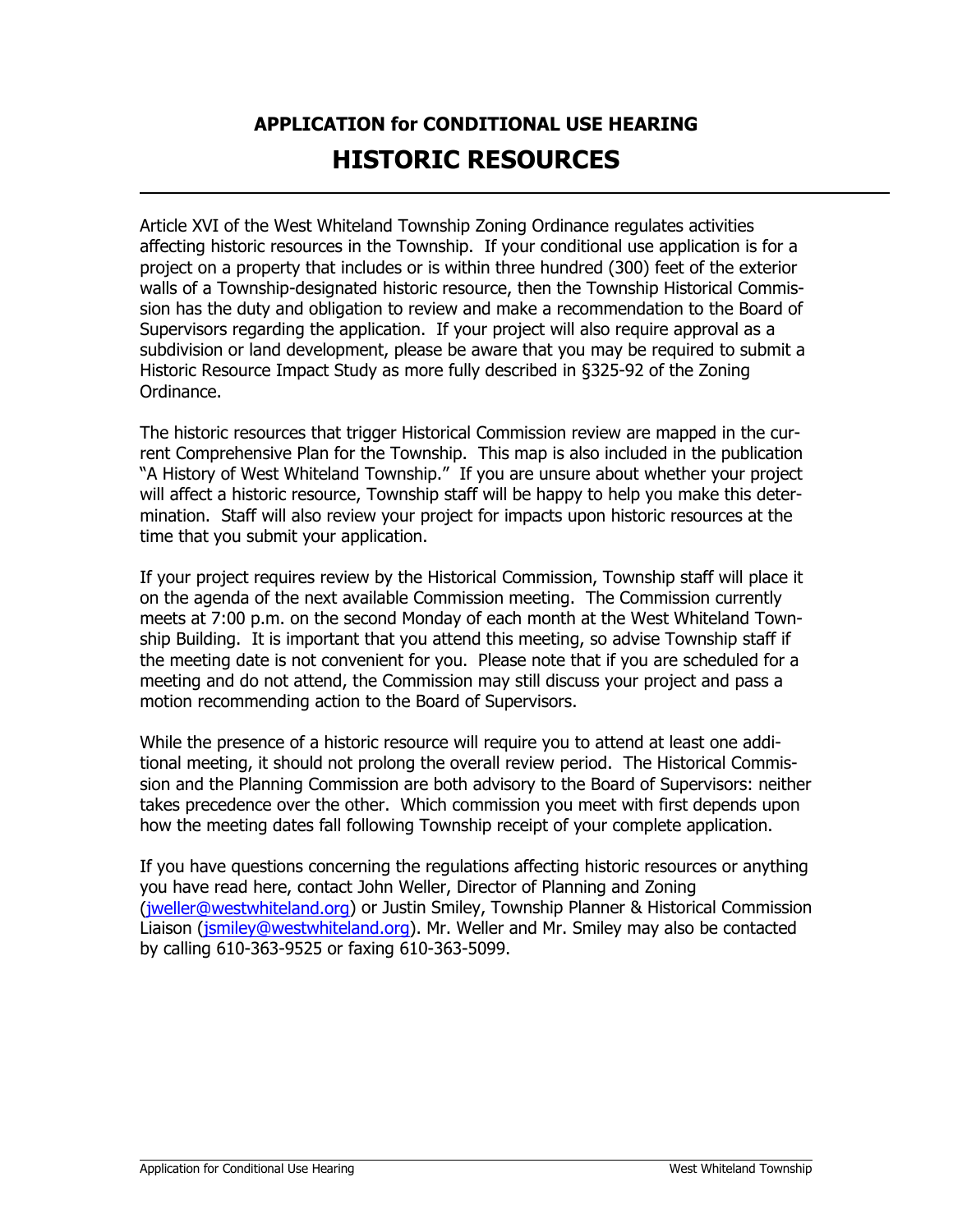# **APPLICATION for CONDITIONAL USE HEARING FEES**

The Township Board of Supervisors establishes a fee for the review of conditional use applications at their reorganization meeting held at the beginning of each calendar year. The current application fee is **\$1,500.00** and covers your first hearing, but please note:

- The application fee includes the cost of one  $(1)$  copy of the transcript (i.e., the written verbatim record prepared by the court stenographer) for the first meeting of your hearing. **Please note: a single** hearing **typically takes place over the course of several** *meetings***.** You will be charged for transcripts for all meetings comprising your hearing after this first meeting. The charge will vary depending upon the length of the meeting(s) and court stenographer's own fee schedule.
- If as typically occurs your hearing is not completed in a single meeting, it will be "continued on the record" to a specific date. If you appear as scheduled and are prepared for the hearing on that date, the only additional charge to you will be for the transcript, as noted above. However, if you are not prepared to appear or to provide testimony on a night that you previously agreed to, we will continue the hearing again, and you will be charged for the court stenographer's appearance. The amount of the appearance charge varies according to the stenographer's fee schedule and whether or not other conditional use applicants appeared – or were scheduled to appear – that same night.
- The application fee is in addition to fees payable under the provisions of the Reimbursement Agreement, which is included in this application package and must be submitted with your application.
- If you withdraw your conditional use application from consideration sufficiently early in the process, you may be eligible for a refund or partial refund of this fee. Any refund will be subject to receipt of applicant request for a refund and will require a determination that Township costs relative to the administration of the plan up to and including the date of such request have not exceeded the fee amount. You are not entitled to any refund if you complete the process and the Board ultimately denies your application.

In addition, there is an **optional fee of \$275.00** to advertise the conditional use decision after the completion of the hearing. This fee covers the cost of publishing the Board's final decision in the Daily Local News and assures that their decision cannot be legally challenged after the appeal period.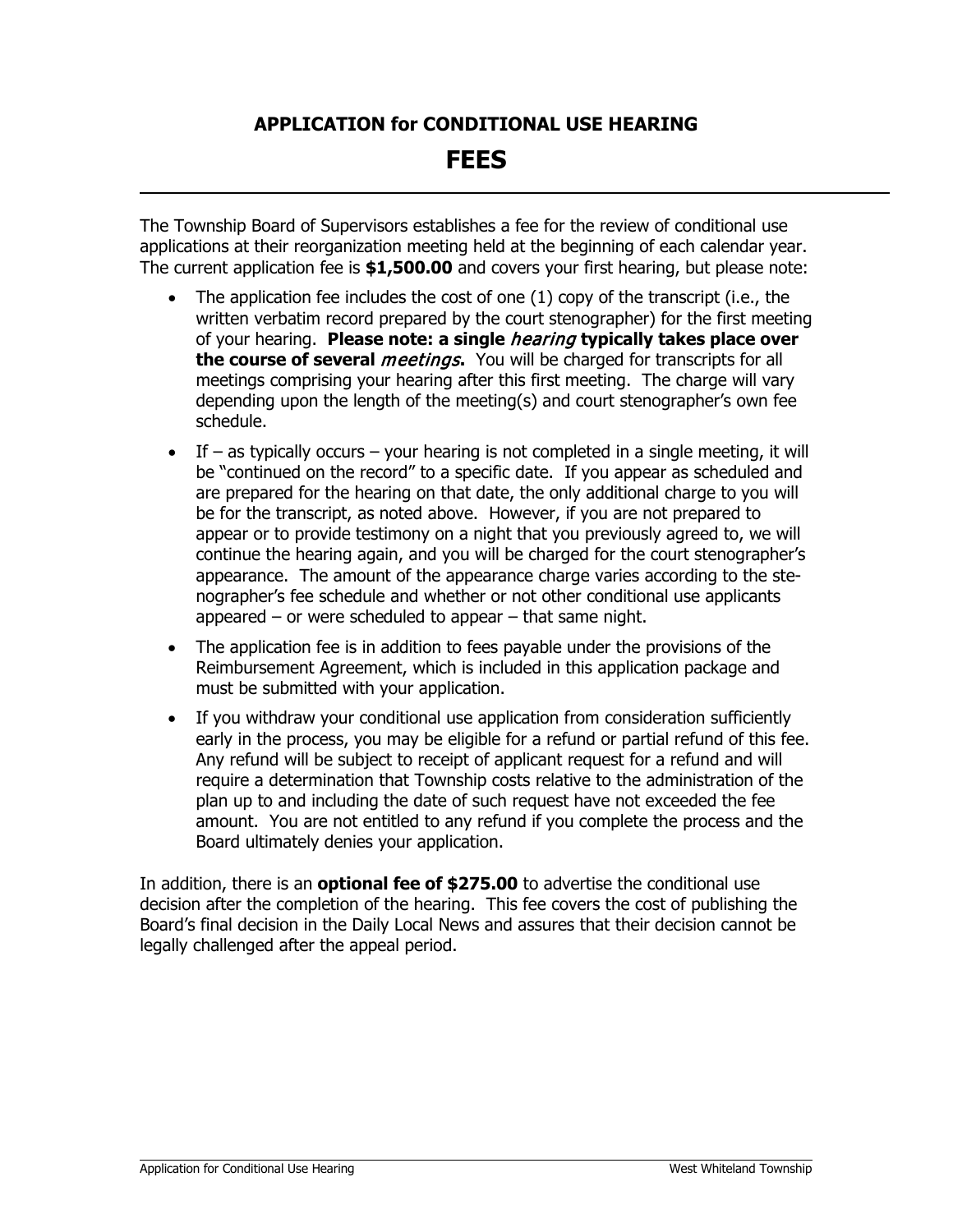### **APPLICATION for CONDITIONAL USE HEARING REIMBURSEMENT AGREEMENT**

The undersigned, a duly authorized representative of the Applicant for the plan identified below, hereby authorizes and directs the staff and consultants of West Whiteland Township ("Township") to review the said plan, together with all pertinent supporting documentation, and to prepare a report of their findings and recommendations with respect to same for Township use for the purpose of advising the Township in the course of the review process. In addition, the Applicant hereby authorizes and directs the Township's consultants to perform all inspections required, both during and following construction, to confirm that all improvements are constructed in full conformance with the plan as may be approved. Such reviews and reports and any services relative thereto shall be carried out in accordance with good engineering practices and the requirements of the ordinances of the Township.

The Applicant hereby authorizes and directs the Township's solicitor to review such portion of the plans and documents submitted in conjunction with the application as the Township may require, and to prepare such additional documentation, including reports, agreements, easements, and other legal documents necessary to insure compliance with the provisions of the ordinances of the Township.

The undersigned hereby agrees to reimburse the Township for all costs, expenses, charges, and fees pursuant to such review as may be incurred by the Township. Such costs, expenses, charges, and fees shall be in compliance with the hourly rates established for the staff and consultants for the applicable calendar year by resolution of the Township Board of Supervisors.

The Township reserves the right not to commence processing the Applicant's submission until this agreement has been signed. If the Township elects to begin such processing prior to signature of this agreement, such action shall in no way be deemed a forfeiture of the Township's right to reimbursement as described herein for costs attributable to such processing, including those costs incurred prior to the date of signature.

This agreement shall in no way require the Township, its staff, its consultants, or its solicitor to approve or to recommend approval of the Applicant's plan as originally submitted or as may be subsequently modified.

Signature of Applicant or Representative

Printed Name

Project Name Continued on other side >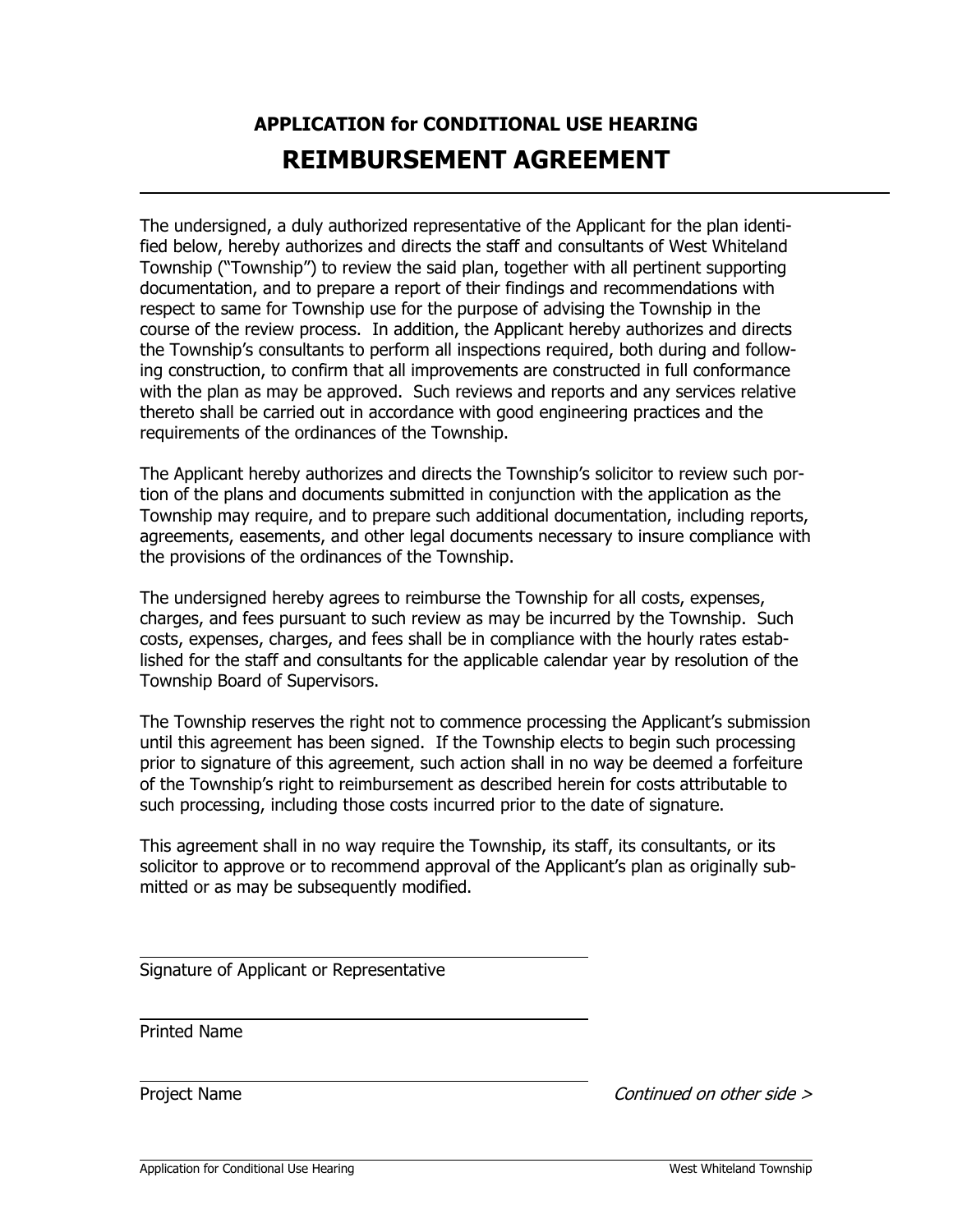Address of Applicant

Applicant's Telephone Number and e-Mail Address

Date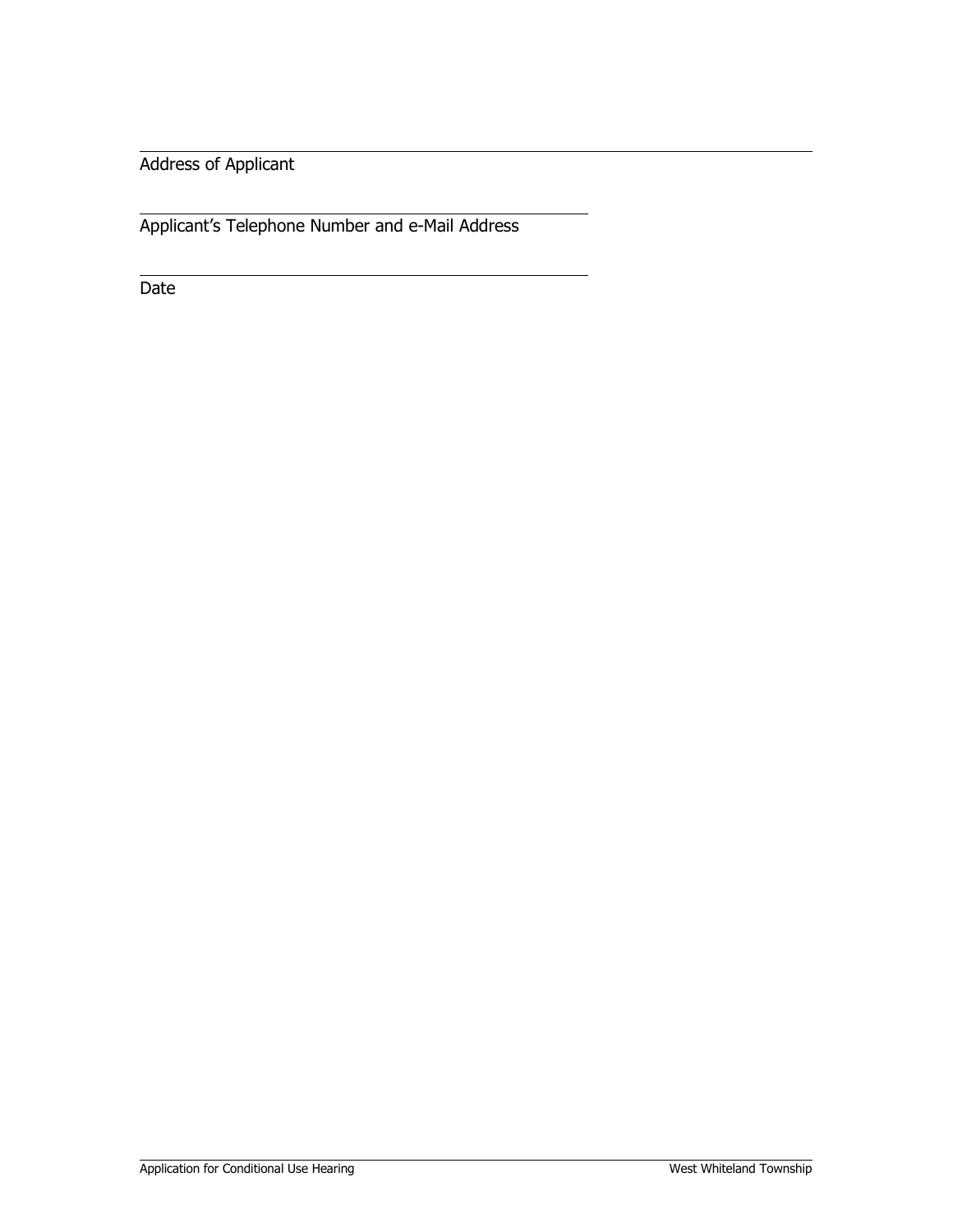### **APPLICATION for CONDITIONAL USE HEARING LEGAL COUNSEL**

Please review the following statements and check the appropriate box. If you would like an explanation, you may consult with Township Staff or your own attorney.

Regarding this Application for conditional use, the attendant conditional use hearing, and the decision ultimately to be rendered by the Board of Supervisors:

- $\Box$  I hereby authorize the Township Solicitor to represent both the Board of Supervisors in its adjudicative (i.e., decision-making) capacity and West Whiteland Township as an interested party in the Application. I understand that the representation of the Township ay include cross-examination of the Applicant's witnesses and presentation of the witnesses on behalf of the Township. By this authorization, I hereby waive any conflict of interest that exists or may arise in the Solicitor's representation of both the Board of Supervisors and West Whiteland Township.
- $\Box$  I hereby request the appointment of independent legal counsel to represent West Whiteland Township as in interested party in the Application.
- $\Box$  I hereby defer this decision until the time of the hearing.

Signature **Date**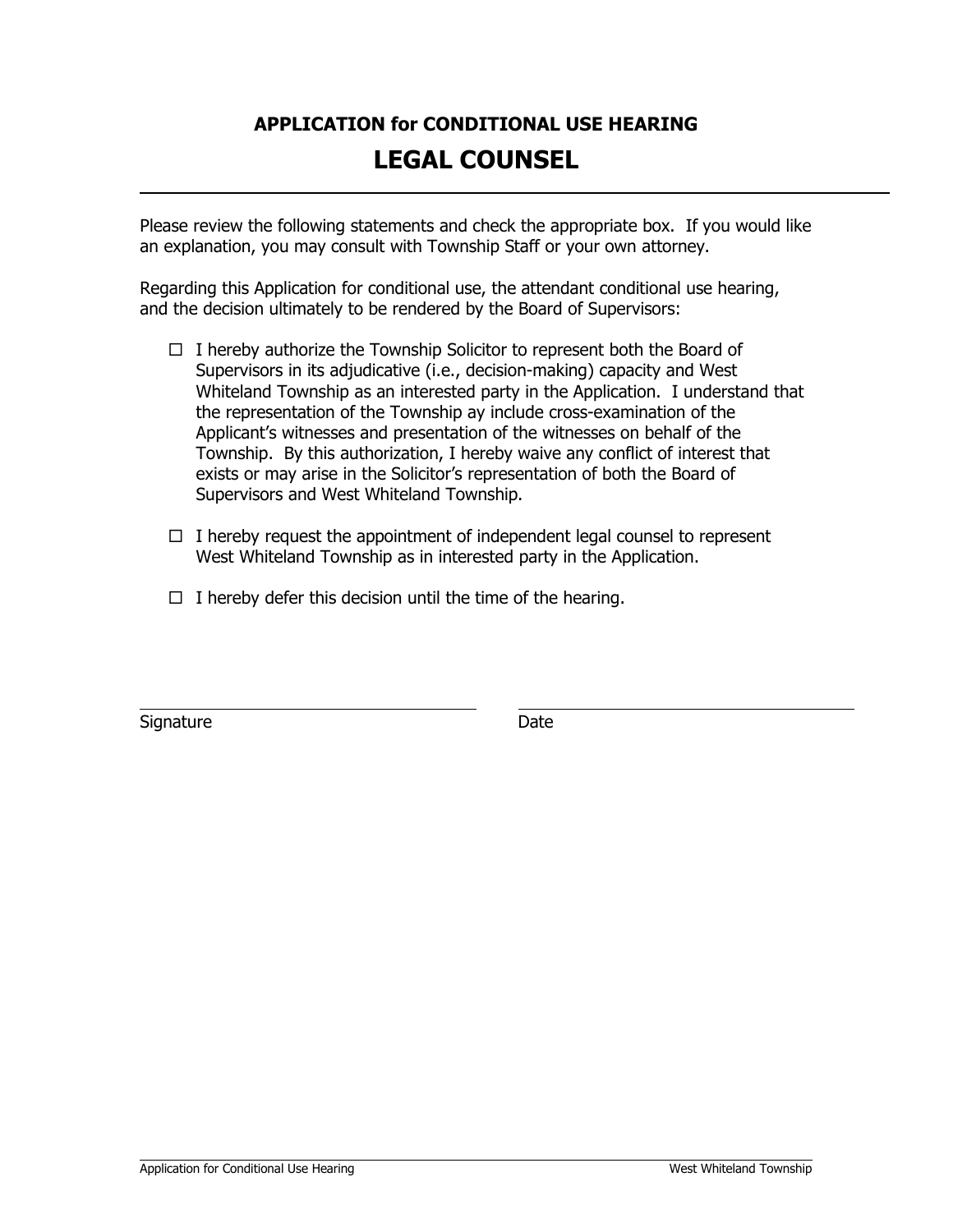### **APPLICATION for CONDITIONAL USE HEARING APPLICATION CHECKLIST**

When you submit your application to the Township begin the review process for your project, the following items will be required in order for your application to be deemed complete; incomplete applications will not be accepted. Blank versions of the first three items are included with this application package.

- $\Box$  Completed application form
- $\Box$  Signed Reimbursement Agreement
- $\Box$  Signed Legal Counsel form
- $\Box$  Check made out to "West Whiteland Township" for Township review fee
- $\Box$  Complete copies of plan drawings. Seventeen (17) complete copies must be provided for all applications; if your project will be reviewed by the Township Historical Commission, three (3) *additional* complete copies are required.
- $\Box$  Copies of supporting documentation, which may include but is not necessarily limited to reports and calculations supporting the design of proposed stormwater management facilities, traffic impact studies, or fiscal impact studies. Technical documents such as these are always reviewed by our consultants, but they are not always provided to the volunteer members of our boards and commissions. Township Staff will advise you as to what supporting documentation must be provided as well as the number of copies needed of each.

**PLEASE NOTE:** When you are ready to file your application, you must contact the Planning Secretary and make an appointment. If you do not have an appointment, no qualified personnel may be available to review the application and it may not be accepted. Final acceptance of an application is subject to review for completeness by the Township Manager or his designee.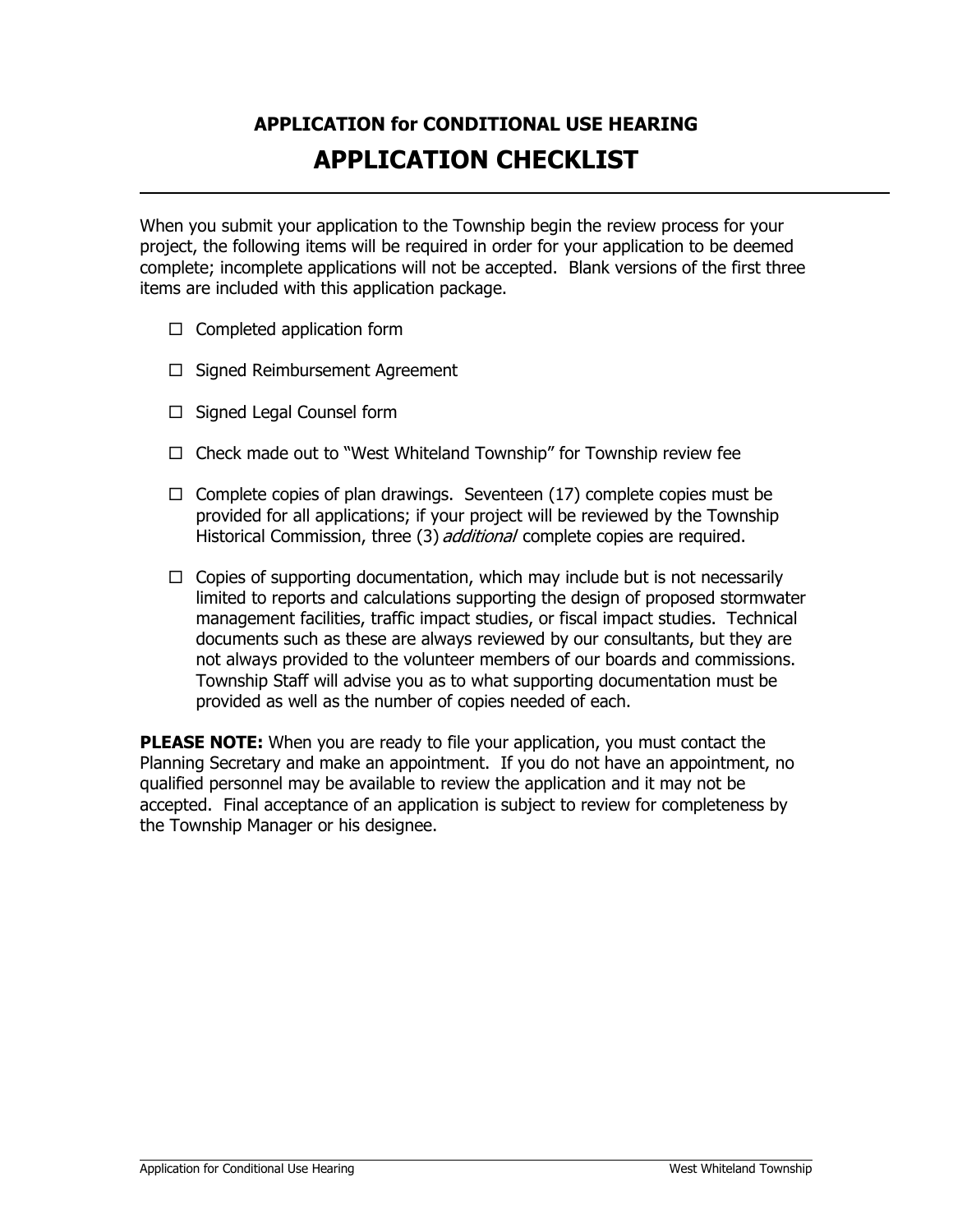## **APPLICATION for CONDTIONAL USE HEARING NOTIFICATION REQUIREMENT**

Section 325-124.B(6) of the West Whiteland Township Zoning Ordinance requires conditional use Applicants to send written notification of their hearing to all property owners within three hundred (300) feet of the property that is the subject of the application. The Township interprets the term "property owner" to be the record owner of a property as documented by the tax records of the Chester County Tax Assessment Office. The Township interprets this notification requirement such that Applicants are NOT required to notify owners of easements or rights-of-way owned by private entities, public utilities, or the Commonwealth of Pennsylvania. Upon request, Township staff can provide the list of properties as well as the owners' names and mailing addresses needed to fulfill this requirement.

A sample notification letter is provided in this packet, which you may adapt as necessary for your project. Specific directions regarding the notification requirement are provided in §325-124.B(6) of the Zoning Ordinance. One of the most critical requirements is in §325-124.B(6)(c): the notice must be sent by both regular, first class mail AND certified mail, return receipt requested. The notice must be mailed a minimum of two weeks prior to the date of the hearing before the Board of Supervisors. At the hearing, you will be required to provide a copy of EACH notification sent as well as all of the certified mail receipts (i.e., the "green cards") you will have received. Determination of compliance with this notification requirement is at the sole discretion of the Township.

Please note that the complete, up-to-date text of all Township ordinances – including the Zoning Ordinance – is available on-line, free of charge, as a link from the Township website at [www.westwhiteland.org.](http://www.westwhiteland.org/)